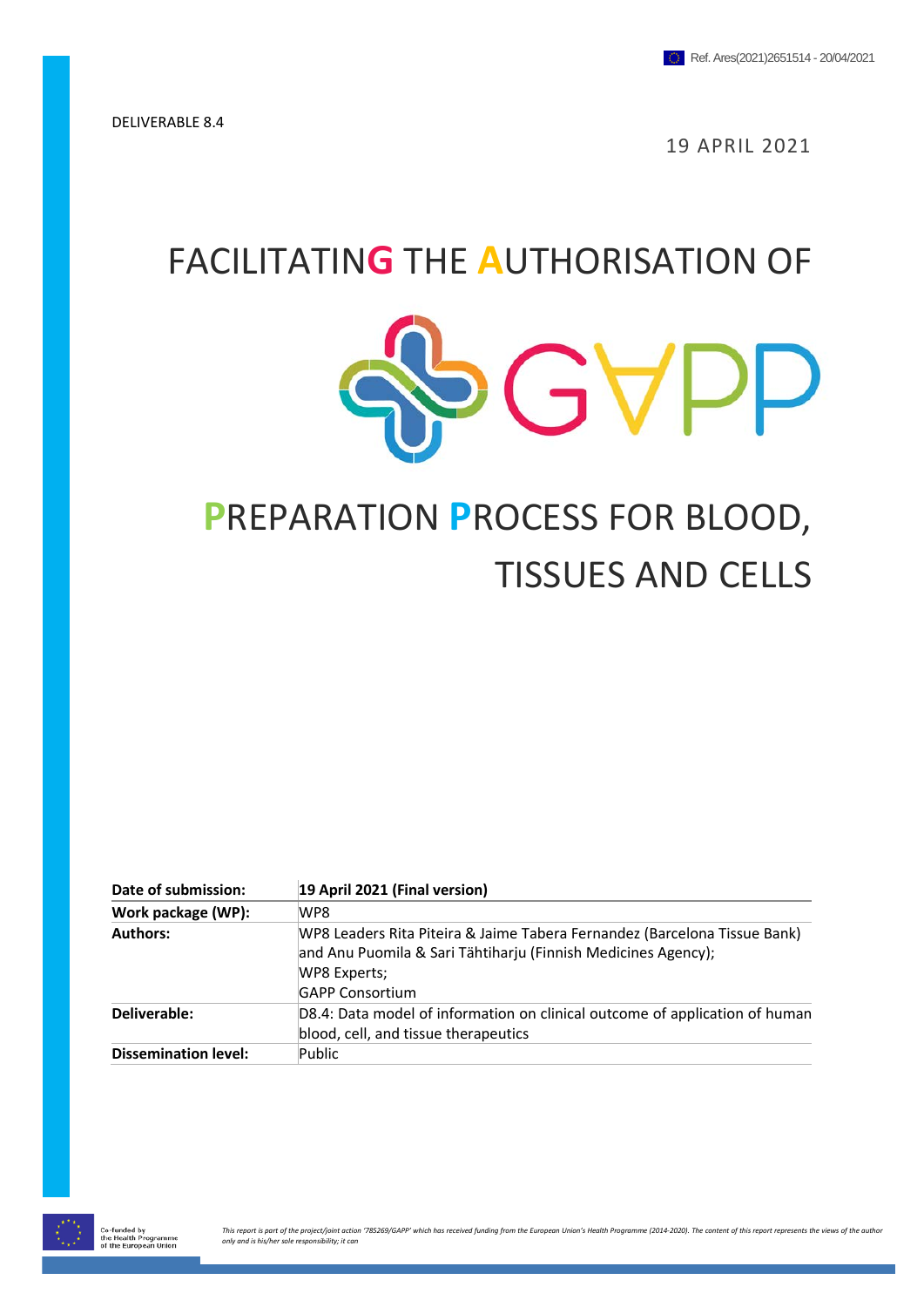

#### **Contents**

#### <span id="page-1-0"></span>1. Purpose and scope

The aim of the present document is to define the **structure of data** and **contents** required to provide data and information associated with the clinical components of the Preparation Process Dossier (PPD).

The data model proposed aims to assist the work of

- GAPP WP5 which will further develop template application form for Blood Establishments (BE) and Tissue Establishments (TE) when submitting information to Member States' (MS) Competent Authorities regarding novel Blood, Tissues and Cells (BTC) and changes in preparation processes
- GAPP WP9 which will further develop and integrate these contents into an online platform, thus building a practical tool to support a complete preparation process authorisation (PPA) and to share knowledge on PPA, between European Competent Authorities (CA).

#### **The present document focuses on the data model of information related with clinical components of the PPD.**

Other aspects of the authorisation process, namely, BTC characterization, preparation process evaluation and testing requirements will be addressed in the deliverables of other technical Work Packages within the GAPP Joint Action (JA).

#### <span id="page-1-1"></span>2.Guidance and references

In order to develop the clinical component of the data model for a European knowledge-sharing platform that can support CA in the assessment and evaluation of novel BTC or changes in preparation processes of BTC, the WP8 followed the guidance provided by:

• The contents previously produced by WP8: *Catalogues of existing clinical data and risk-based set of criteria appropriate to provide information on the quality and safety of human blood, cell, and tissue therapeutics* (Deliverables 8.1 and 8.2, respectively) and the *Methodological framework to evaluate clinical data requested for authorisation processes upon introduction of innovation*  (Deliverable 8.3);

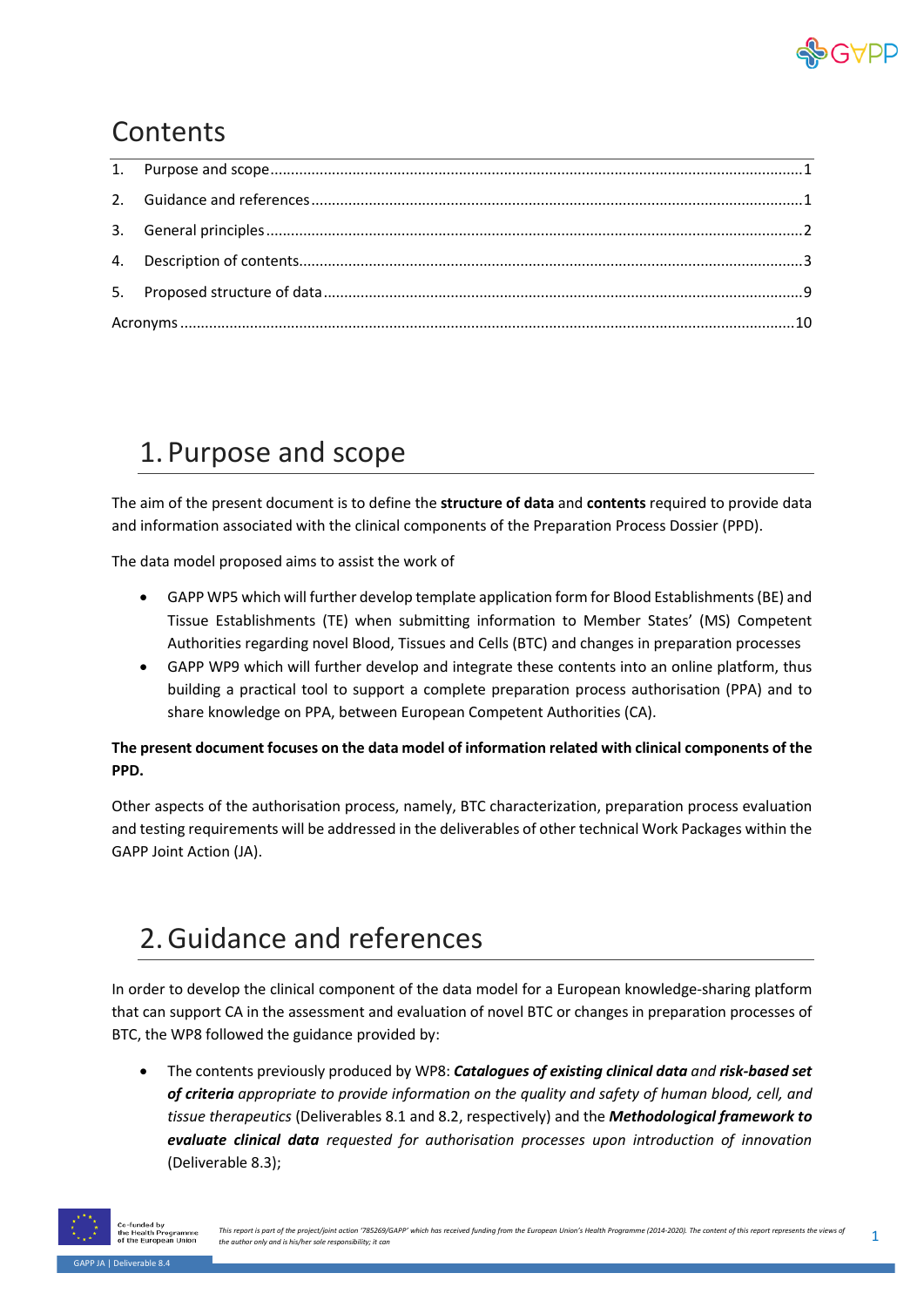

• The **[T&C Database](http://db.goodtissuepractices.site/)** structure and contents proposed by the **[EuroGTP II Project](http://goodtissuepractices.eu/)** - Good Practices for evaluating quality, safety and efficacy of novel tissue and cellular therapies and products (EuroGTP II Guide).

#### <span id="page-2-0"></span>3.General principles

The structure and contents of the data model were defined with the aim to:

- Harmonise the structure of information on the BTC therapies;
- Support the collection of efficacy, safety and quality data associated with the clinical use of BTC at European level;
- Ensure the consistency with WP9 deliverables.

The level of detail foreseen in the current data model was defined considering:

- The practical use of the online platform;
- The procedures required to enter data by the applicants and/or CAs;
- Relevance of the information/reports that can be extracted and shared once the online platform database is functional and used by the different MS.

The future GAPP online platform will include information submitted by the applicants and CAs as part of the application process to the CA.

By using the GAPP online platform, CA can obtain information e.g. on minimum information of the clinical component of the PPD, level of risk, as well as Clinical Follow-Up Plans (CFUpP) and Clinical Investigation Plans (CIP) for novel BTC therapeutics and changes in preparation processes.

The data model proposed assumes that all non-confidential data related with PPA can be seen/analysed by all CA.

Different levels of access to the information should be further defined by the WP9, according to the purpose and confidentiality levels of the data.

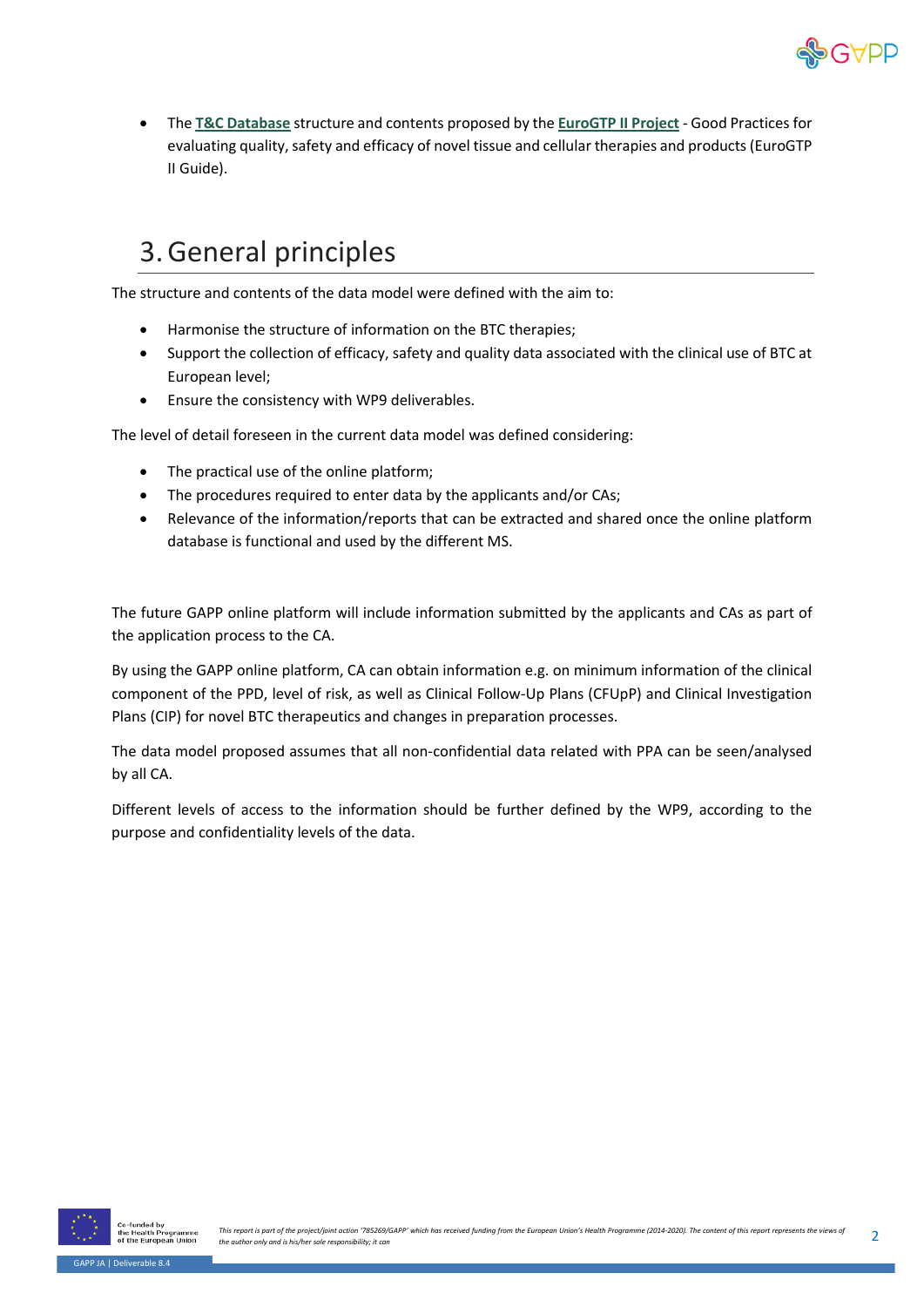

### <span id="page-3-0"></span>4.Description of contents

Applicants need to submit information for:

- Section 1, every time if they have a novel BTC or a change in preparation process;
- In addition to Section 1, also Section 2, if they have a novel BTC or preparation process with risk level *low, moderate or high*;
- In addition to Section 1 and 2, also Section 3, if they have a novel BTC or preparation process with risk level *moderate or high*.

Additional information the Figure 1/Section 2 in Deliverable 8.3 [\(GAPP Technical Annex 3 to overall](https://www.gapp-ja.eu/wp-content/uploads/2020/10/D8.3_Ref.-Ares_2020_4146352_06082020.pdf)  [guidance: assessing clinical data as part of Preparation Process Authorisation\)](https://www.gapp-ja.eu/wp-content/uploads/2020/10/D8.3_Ref.-Ares_2020_4146352_06082020.pdf).

Applicant should enter information into the second column. CA assessor should enter information into the last column.

| Mandatory fields    Qptional Fields    Conditional fields |  |  |
|-----------------------------------------------------------|--|--|
|-----------------------------------------------------------|--|--|

| 1.<br>Minimum information of the clinical component of the PPD                                                                               |                                                                                                                                                                                                                       |                                                                                                                                                  |                                                                                                                                           |
|----------------------------------------------------------------------------------------------------------------------------------------------|-----------------------------------------------------------------------------------------------------------------------------------------------------------------------------------------------------------------------|--------------------------------------------------------------------------------------------------------------------------------------------------|-------------------------------------------------------------------------------------------------------------------------------------------|
| <b>Field name</b>                                                                                                                            | Information provided by<br>the applicant                                                                                                                                                                              | <b>Additional information</b>                                                                                                                    | <b>Assessor's comments</b>                                                                                                                |
| <b>BTC</b> characterisation                                                                                                                  | A clear characterisation and<br>definition of the BTC under<br>evaluation                                                                                                                                             |                                                                                                                                                  |                                                                                                                                           |
| Key clinical benefits of the<br>innovation, if applicable                                                                                    |                                                                                                                                                                                                                       |                                                                                                                                                  | There is clinical justification<br>for the innovation: $\Box$ Yes<br>$\Box$ No<br>Comments/open text:                                     |
| Alternative therapies or<br>BTC, if any                                                                                                      |                                                                                                                                                                                                                       |                                                                                                                                                  |                                                                                                                                           |
| <b>Clinical indications</b>                                                                                                                  | Pathologies/conditions that<br>can be treated or prevented<br>with the BTC in question;<br>Including code according to<br>the International<br><b>Classification of Diseases</b><br>(ICD)<br>(https://icd.who.int/en) |                                                                                                                                                  |                                                                                                                                           |
| Novelty in clinical<br>indication/target group                                                                                               | $\neg$ Yes<br>$\Box$ No                                                                                                                                                                                               |                                                                                                                                                  |                                                                                                                                           |
| The scientific rationale<br>behind the proposition of a<br>new clinical indication; and<br>information on the earlier<br>clinical indication | Open text                                                                                                                                                                                                             | Field available only when<br>the option "Yes" is selected<br>in the prior field.                                                                 | Scientific rationale is<br>acceptable: □ Yes □ No                                                                                         |
| Supplementary<br>information-<br><b>Clinical indications</b>                                                                                 | Open text - details of<br>clinical indication                                                                                                                                                                         |                                                                                                                                                  |                                                                                                                                           |
| Potential contra-indications                                                                                                                 | Open text                                                                                                                                                                                                             |                                                                                                                                                  |                                                                                                                                           |
| Level of risk                                                                                                                                | Negligible, Low, Moderate,<br>High<br>Open text/attachment: risk<br>assessment results                                                                                                                                | The level of risk determines<br>the requirement of the<br>Clinical Investigation Plan<br>(CIP) and Clinical Follow-up<br>Plan (CFUpP) associated | Risk assessment has been<br>performed correctly, takes<br>into account all relevant<br>aspects and is acceptable:<br>$\Box$ Yes $\Box$ No |



-funded by<br>e Health Pr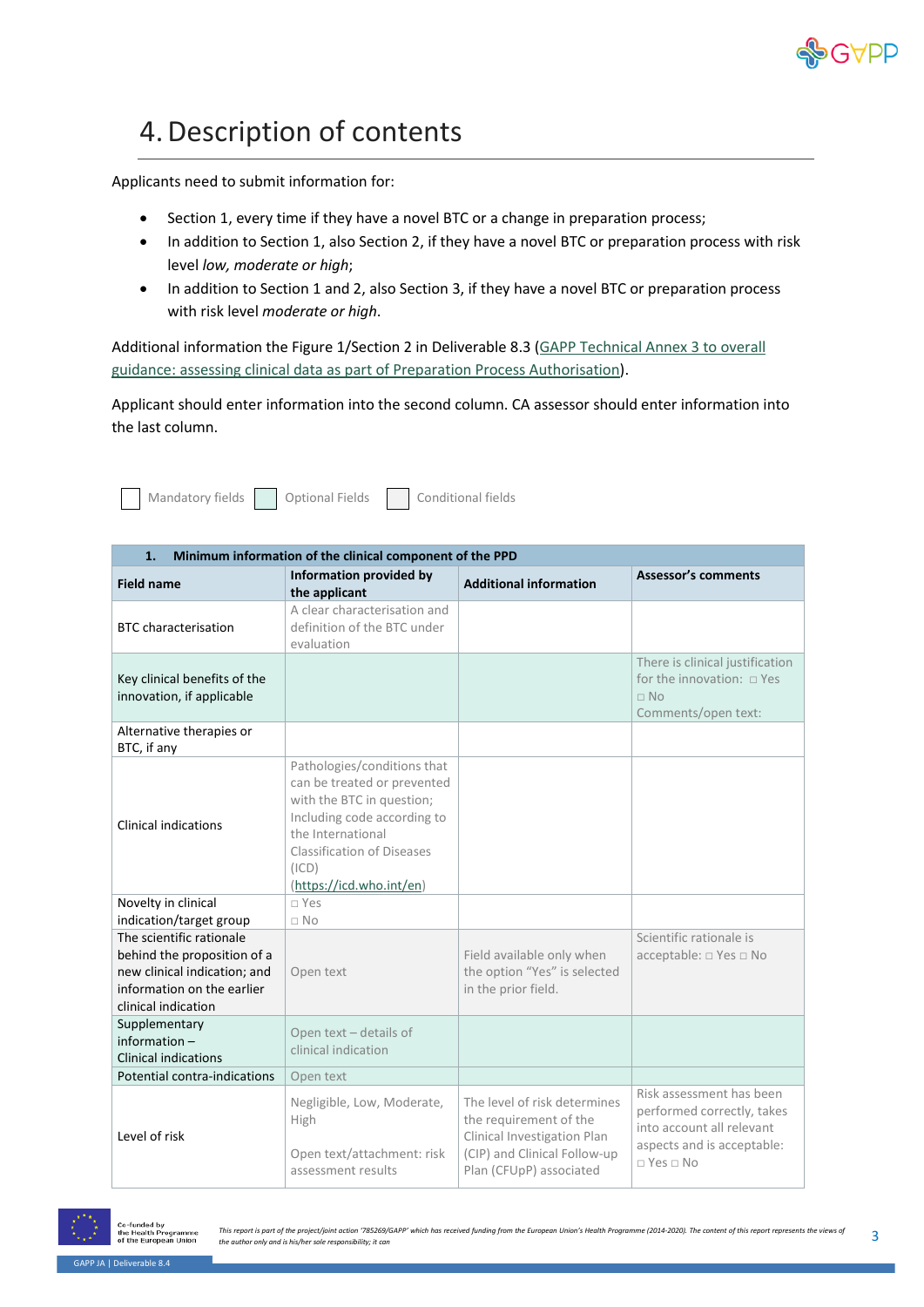

|                                                                                            |                                                                                                                                                | with the BTC (see data<br>structure section).<br>When risk is negligible, CIP<br>and CFUpP are not required;<br>When the risk is low, CFUpP<br>is required;<br>When risk is moderate or<br>high, CIP and CFUpP are<br>both required. | Comments/open text:                                                                                                                                                                          |
|--------------------------------------------------------------------------------------------|------------------------------------------------------------------------------------------------------------------------------------------------|--------------------------------------------------------------------------------------------------------------------------------------------------------------------------------------------------------------------------------------|----------------------------------------------------------------------------------------------------------------------------------------------------------------------------------------------|
| Risk assessment date                                                                       | When was the risk<br>assessment performed -<br>Date (format example:<br>DD/MM/YYYY)                                                            | This date can also be found<br>from the risk assessment<br>document itself, if uploaded<br>on the platform.                                                                                                                          |                                                                                                                                                                                              |
| Relevant bibliography                                                                      | Open text/attachment:<br>literature search protocol<br>(names of databases, search<br>terms etc.), the literature<br>search report, references |                                                                                                                                                                                                                                      | Literature search protocol<br>acceptable: □ Yes □ No<br>Literature search report<br>acceptable: □ Yes □ No<br>Relevant bibliography<br>provided: $\Box$ Yes $\Box$ No<br>Comments/open text: |
| Other additional data                                                                      | Open text/attachment:<br>references to work of peers,<br>technical reports,<br>unpublished data etc.                                           |                                                                                                                                                                                                                                      | Additional data is<br>acceptable: □ Yes □ No<br>Comments/open text:                                                                                                                          |
| Notify Library references                                                                  | Open text, for relevant<br>Notify Library Record ID(s)                                                                                         | Link to the Notify Library to<br>be added in the platform.                                                                                                                                                                           |                                                                                                                                                                                              |
| Application/implant<br>methods                                                             | $\sqcap$ Infusion<br>□ Application<br>□ Surgery<br>□ Laparoscopy<br>$\square$ Insemination<br>□ Other(s)                                       |                                                                                                                                                                                                                                      |                                                                                                                                                                                              |
| Specific application/implant<br>methods                                                    | Open text                                                                                                                                      | Field available only when<br>the option "other(s)" is<br>selected in the prior field.                                                                                                                                                |                                                                                                                                                                                              |
| Special skills or training<br>required for application/<br>administration of BTC           | □ Yes<br>$\Box$ No                                                                                                                             |                                                                                                                                                                                                                                      |                                                                                                                                                                                              |
| Details of skills and training<br>required                                                 | Open text                                                                                                                                      | Field available only when<br>the option "Yes" is selected<br>in the prior field.                                                                                                                                                     | Training plan and/or other<br>actions in place: □ Yes □ No                                                                                                                                   |
| Administration form(s),<br>concentration(s) and<br>dosage(s) of the BTC (if<br>applicable) | Open text                                                                                                                                      |                                                                                                                                                                                                                                      |                                                                                                                                                                                              |
| Immediate pre-application/<br>implantation preparation<br>procedures                       | Open text (description of<br>e.g. adding solutions/<br>reconstitution procedures,<br>cutting, thawing, auxiliary<br>devices required, if any)  |                                                                                                                                                                                                                                      |                                                                                                                                                                                              |

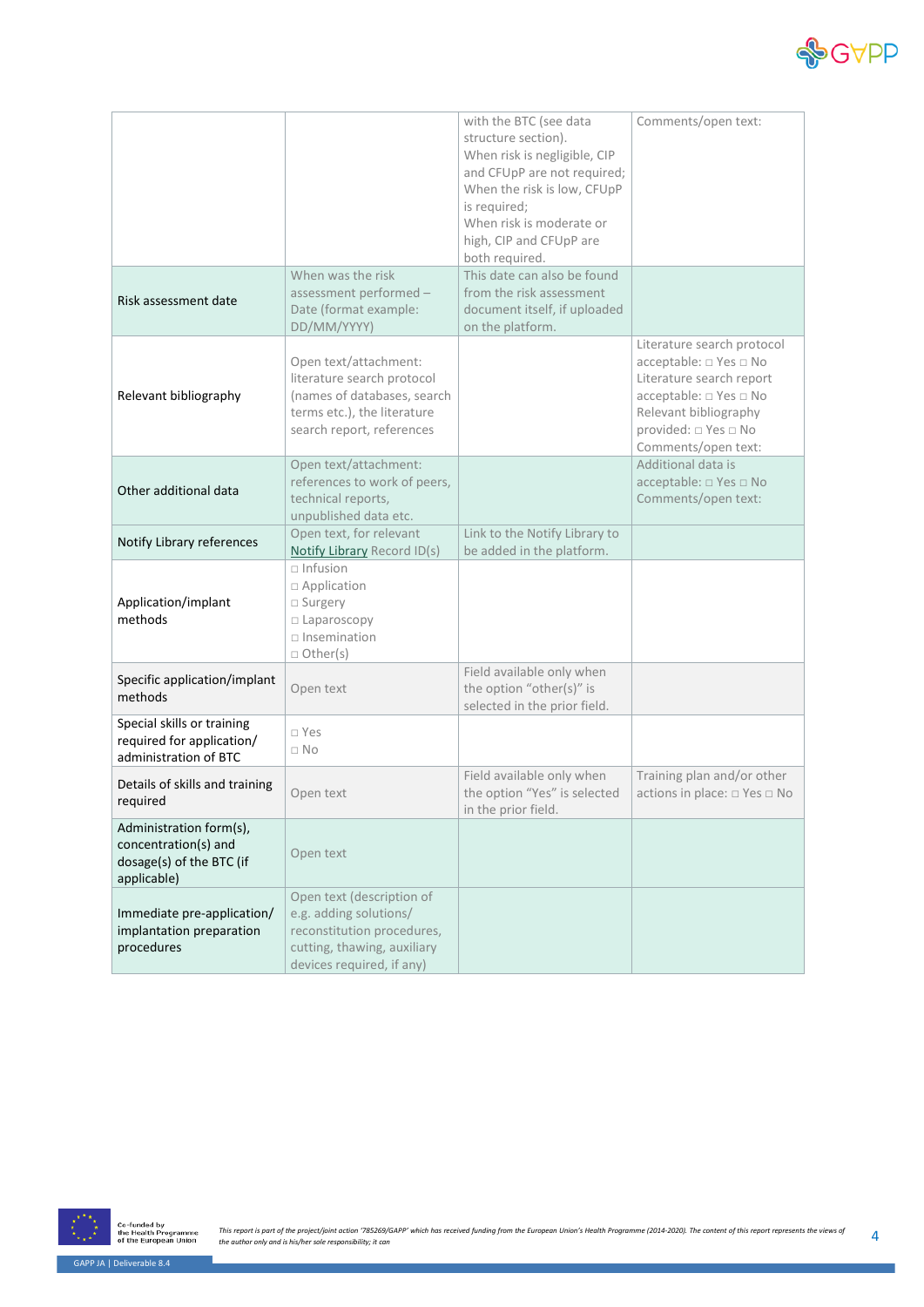

| Clinical Follow-up Plan (CFUpP)<br>2.                                                                                                                                                                            |                                                                                                                                        |                                                                                  |                                                                                                                                                                                                                                                                                                                |
|------------------------------------------------------------------------------------------------------------------------------------------------------------------------------------------------------------------|----------------------------------------------------------------------------------------------------------------------------------------|----------------------------------------------------------------------------------|----------------------------------------------------------------------------------------------------------------------------------------------------------------------------------------------------------------------------------------------------------------------------------------------------------------|
| <b>Field name</b>                                                                                                                                                                                                | Information provided by<br>the applicant                                                                                               | <b>Additional information</b>                                                    | <b>Assessor's comments</b>                                                                                                                                                                                                                                                                                     |
| Clinical Follow-up Plan                                                                                                                                                                                          | Attachment                                                                                                                             |                                                                                  |                                                                                                                                                                                                                                                                                                                |
| Number of BTC<br>applications/recipients<br>planned to be included in<br>the clinical follow-up;<br>statistical methods and<br>rationale used to determine<br>the number of<br>applications/recipients<br>needed | Numerical value;<br>Open text                                                                                                          |                                                                                  | Number of<br>applications/recipients for<br>follow-up justified and<br>acceptable:<br>$\Box$ Yes $\Box$ No<br>Comments/open text:                                                                                                                                                                              |
| Duration of clinical follow-<br>up and justification for it                                                                                                                                                      | Numerical value (length of<br>follow-up of each recipient<br>in days, months or years)<br>Additional open<br>text/comment              |                                                                                  | Duration of clinical follow-<br>up is justified and<br>acceptable: □ Yes □ No<br>Comments/open text:                                                                                                                                                                                                           |
| Planned follow-up<br>procedures                                                                                                                                                                                  | Open text (description of<br>e.g. tests, samples, imaging;<br>including description of<br>methodology for clinical<br>data collection) |                                                                                  | The recipient<br>monitoring/visits is<br>sufficient: □ Yes □ No<br>Relevant and sufficient<br>targets are monitored:<br>$\Box$ Yes $\Box$ No<br>Procedure of collection,<br>storage and future use of<br>biological samples (if<br>applicable) is defined and<br>acceptable: □ Yes □ No<br>Comments/open text: |
| Planned data consistency<br>assessment and/or data<br>analysis including<br>biometrics, statistics                                                                                                               | Open text                                                                                                                              |                                                                                  | Plan for data consistency<br>assessment and/or data<br>analysis is sufficient and<br>acceptable: □ Yes □ No<br>Comments/open text:                                                                                                                                                                             |
| Specific safety parameters<br>defined for follow-up and<br>data collection                                                                                                                                       | $\Box$ Yes<br>$\Box$ No                                                                                                                |                                                                                  |                                                                                                                                                                                                                                                                                                                |
| Detailed safety parameters                                                                                                                                                                                       | Open text                                                                                                                              | Field available only when<br>the option "yes" is selected<br>in the prior field. | Relevant and adequate<br>safety aspects will be<br>followed up and data<br>collected: □ Yes □ No<br>Comments/open text:                                                                                                                                                                                        |
| Specific efficacy parameters<br>defined for follow-up and<br>data collection                                                                                                                                     | $\square$ Yes<br>$\Box$ No                                                                                                             |                                                                                  |                                                                                                                                                                                                                                                                                                                |
| Detailed efficacy<br>parameters                                                                                                                                                                                  | Open text                                                                                                                              | Field available only when<br>the option "yes" is selected<br>in the prior field. | Relevant and adequate<br>efficacy aspects will be<br>followed up and data<br>collected: □ Yes □ No<br>Comments/open text:                                                                                                                                                                                      |

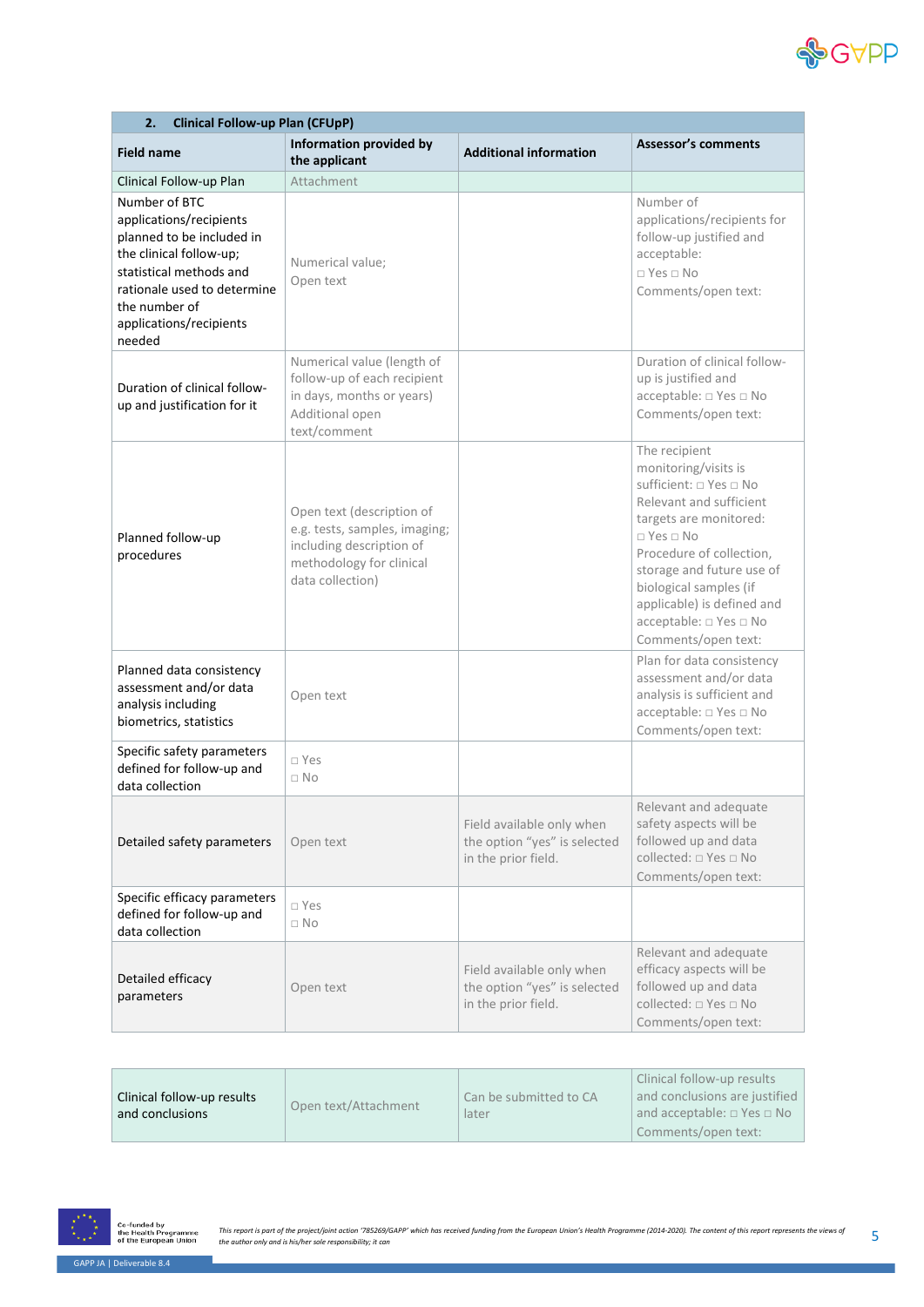

| 3.<br><b>Clinical Investigation Plan (CIP)</b>                                                                                                                                                                     |                                                                                                                                         |                                                                                |                                                                                                                                                                                                                                                                          |
|--------------------------------------------------------------------------------------------------------------------------------------------------------------------------------------------------------------------|-----------------------------------------------------------------------------------------------------------------------------------------|--------------------------------------------------------------------------------|--------------------------------------------------------------------------------------------------------------------------------------------------------------------------------------------------------------------------------------------------------------------------|
| <b>Field name</b>                                                                                                                                                                                                  | <b>Information provided by</b><br>the applicant                                                                                         | <b>Additional information</b>                                                  | <b>Assessor's comments</b>                                                                                                                                                                                                                                               |
| Clinical Investigation Plan                                                                                                                                                                                        | Attachment                                                                                                                              |                                                                                |                                                                                                                                                                                                                                                                          |
| Objectives and purpose of<br>the clinical investigation                                                                                                                                                            | Open text                                                                                                                               |                                                                                | Objectives and purpose of<br>the clinical investigation are<br>justified and acceptable:<br>$\Box$ Yes $\Box$ No<br>Comments/open text:                                                                                                                                  |
| Number of BTC<br>applications/recipients<br>planned to be included in<br>the clinical investigation;<br>statistical methods and<br>rationale used to determine<br>the number of applications/<br>recipients needed | Numerical value;<br>Open text                                                                                                           |                                                                                | Number of applications/<br>recipients for follow-up<br>justified and acceptable:<br>$\Box$ Yes $\Box$ No<br>Comments/open text:                                                                                                                                          |
| Multicentre investigation                                                                                                                                                                                          | □ Yes<br>$\Box$ No                                                                                                                      |                                                                                |                                                                                                                                                                                                                                                                          |
| List of centers and countries<br>involved in the clinical<br>investigation                                                                                                                                         | Open text                                                                                                                               |                                                                                | Comments/open text:                                                                                                                                                                                                                                                      |
| Inclusion criteria                                                                                                                                                                                                 | Open text                                                                                                                               |                                                                                | The inclusion criteria are<br>defined and acceptable:<br>$\Box$ Yes $\Box$ No                                                                                                                                                                                            |
| <b>Exclusion criteria</b>                                                                                                                                                                                          | Open text                                                                                                                               |                                                                                | The exclusion criteria are<br>defined and acceptable:<br>$\Box$ Yes $\Box$ No                                                                                                                                                                                            |
| Control treatment used                                                                                                                                                                                             | □ Yes (recommended for<br>BTC with high level of<br>remaining risk)<br>$\Box$ No                                                        | Control treatment<br>recommended for BTC with<br>high level of remaining risk. |                                                                                                                                                                                                                                                                          |
| Details of control treatment<br>(incl. randomisation, if<br>applicable);<br>Rationale of not using<br>control treatment, if<br>applicable                                                                          | Open text                                                                                                                               |                                                                                | The use of control<br>treatment or not using<br>control treatment is<br>justified and acceptable:<br>$\Box$ Yes $\Box$ No<br>Randomisation procedure<br>acceptable: □ Yes □ No                                                                                           |
| Recruitment procedures<br>and informed consent<br>protocol for the recipients                                                                                                                                      | Open text<br>Optional attachment<br>(informed consent form)                                                                             |                                                                                | Recruitment procedure<br>acceptable: □ Yes □ No<br>Information about the<br>clinical investigation<br>provided to recipients:<br>$\Box$ Yes $\Box$ No<br>Informed consent<br>procedure acceptable:<br>$\Box$ Yes $\Box$ No                                               |
| Planned follow-up visits and<br>procedures                                                                                                                                                                         | Open text (description of<br>the sequence and details of<br>all investigative procedures,<br>including tests, samples,<br>imaging etc.) |                                                                                | The frequency of recipient<br>monitoring/visits is<br>sufficient: □ Yes □ No<br>Relevant targets are<br>monitored: □ Yes □ No<br>Procedure of collection,<br>storage and future use of<br>biological samples (if<br>applicable) is defined and<br>acceptable: □ Yes □ No |
| Duration of the recipient<br>participation                                                                                                                                                                         | Numerical value (length of<br>participation of each<br>recipient in days, months or<br>years)                                           |                                                                                | Duration of recipient<br>participation is justified and<br>acceptable: □ Yes □ No<br>Comments/open text:                                                                                                                                                                 |



Co-funded by<br>the Health Programme<br>of the European Union This report is part of the project/joint action '785269/GAPP' which has received funding from the European Union's Health Programme (2014-2020). The content of this report represents the views of G<br>the author only and is h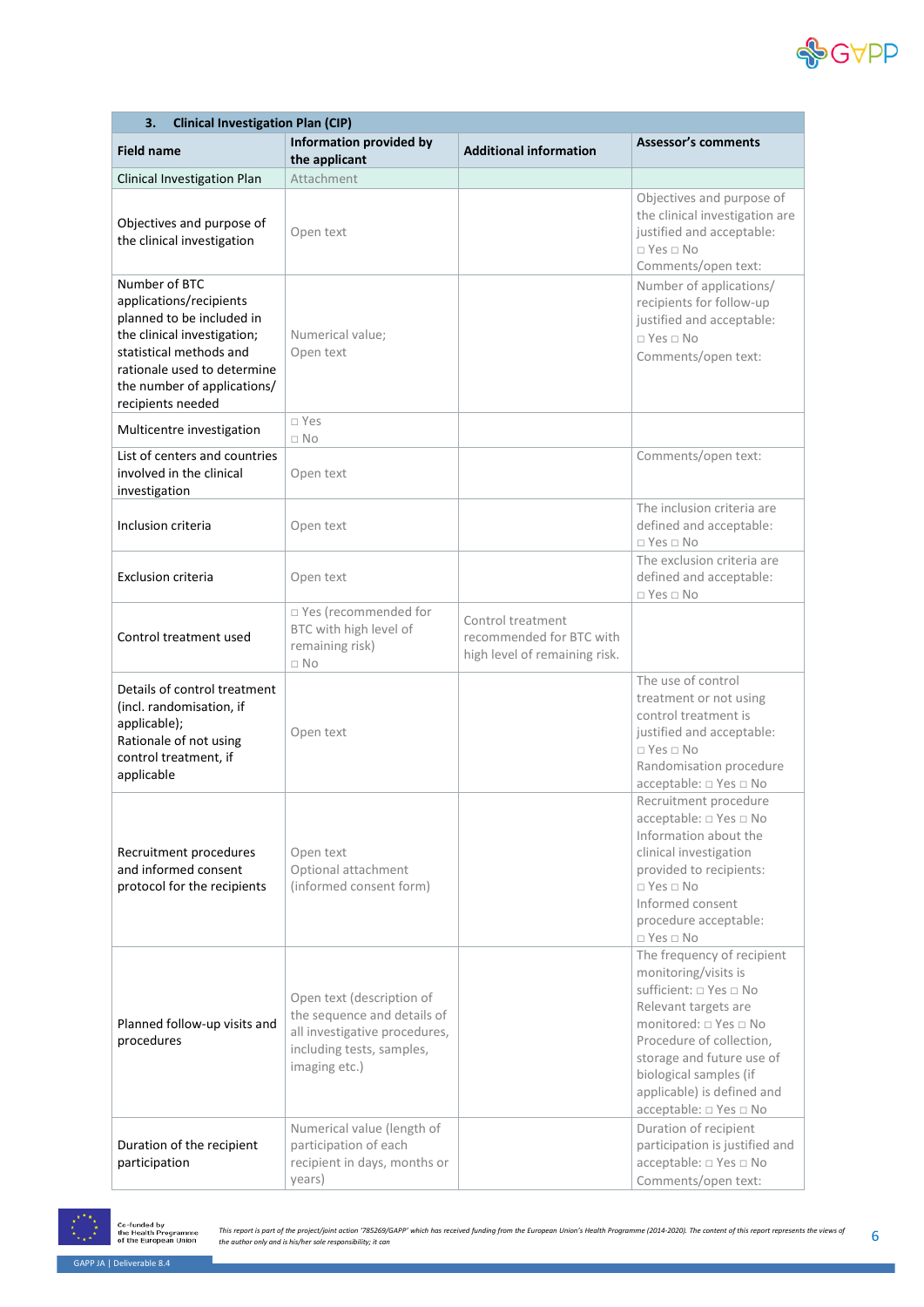

| Specific safety parameters<br>defined for clinical<br>investigation                                                                            | $\Box$ Yes<br>$\Box$ No                                                                                                                                                                                     |                                                                                                                                                                                                                 |                                                                                                                                                     |
|------------------------------------------------------------------------------------------------------------------------------------------------|-------------------------------------------------------------------------------------------------------------------------------------------------------------------------------------------------------------|-----------------------------------------------------------------------------------------------------------------------------------------------------------------------------------------------------------------|-----------------------------------------------------------------------------------------------------------------------------------------------------|
| Detailed safety parameters                                                                                                                     | Open text                                                                                                                                                                                                   | Field available only when<br>the option "yes" is selected<br>in the prior field.                                                                                                                                | Relevant safety aspects will<br>be followed up and data<br>collected: □ Yes □ No                                                                    |
| Specific efficacy parameters<br>defined for clinical<br>investigation                                                                          | □ Yes<br>$\Box$ No                                                                                                                                                                                          |                                                                                                                                                                                                                 |                                                                                                                                                     |
| Detailed efficacy<br>parameters                                                                                                                | Open text                                                                                                                                                                                                   | Field available only when<br>the option "yes" is selected<br>in the prior field.                                                                                                                                | Relevant efficacy aspects<br>will be followed up and data<br>collected: □ Yes □ No                                                                  |
| Endpoints of the clinical<br>investigation                                                                                                     | Open text                                                                                                                                                                                                   |                                                                                                                                                                                                                 | Endpoints are justified and<br>acceptable: □ Yes □ No<br>Comments/open text:                                                                        |
| Methods for data collecting                                                                                                                    | Open text (E.g. review of<br>medical records, registries,<br>investigation report forms,<br>patient reported outcome<br>measures (e.g.<br>questionnaires, diaries),<br>samples, imaging; please<br>specify) |                                                                                                                                                                                                                 | Data collecting adequately<br>described and acceptable: $\square$<br>$Yes \square No$<br>Comments/open text:                                        |
| Statistical protocols, data<br>handling, record keeping<br>and methodology for data<br>analysis                                                | Open text/attachment                                                                                                                                                                                        |                                                                                                                                                                                                                 | Data analysis plan<br>acceptable: □ Yes □ No<br>Data storage adequately<br>described and acceptable:<br>$\Box$ Yes $\Box$ No<br>Comments/open text: |
| Discontinuation/<br>termination criteria<br>specified                                                                                          | □ Yes<br>$\Box$ No                                                                                                                                                                                          |                                                                                                                                                                                                                 |                                                                                                                                                     |
| Specific discontinuation/<br>termination criteria                                                                                              | Open text                                                                                                                                                                                                   | Field available only when<br>the option "Yes" is selected<br>in the prior field.                                                                                                                                | Discontinuation/<br>termination criteria<br>acceptable: □ Yes □ No                                                                                  |
| Good practices of clinical<br>setting for BTC [adapted<br>from GCP principles] will be<br>followed in conducting the<br>clinical investigation | $\Box$ Yes<br>$\Box$ No                                                                                                                                                                                     |                                                                                                                                                                                                                 | Comments/open text:                                                                                                                                 |
| <b>Independent Ethics</b><br>Committee (IEC)<br>decisions/opinions                                                                             | Attachment                                                                                                                                                                                                  |                                                                                                                                                                                                                 | Favourable decision/opinion<br>exists: □ Yes □ No<br>Comments/open text:                                                                            |
| Patient insurance has been<br>acquired or already exists<br>for this clinical investigation                                                    | $\square$ Yes<br>$\Box$ No<br>Optional attachment (proof<br>of insurance)                                                                                                                                   |                                                                                                                                                                                                                 | Adequate insurance exists:<br>$\Box$ Yes $\Box$ No<br>Comments/open text:                                                                           |
| Appendices e.g.<br>agreement between<br>BE/TE and<br>clinicians/institutions<br><b>CVs of Principal</b><br>$\bullet$<br>Investigators          | Attachment(s)                                                                                                                                                                                               | Possibility to upload several<br>attachments                                                                                                                                                                    | Appendices adequate and<br>acceptable: □ Yes □ No<br>Comments/open text:                                                                            |
| Expected date for final<br>report of the clinical<br>investigation                                                                             | DD/MM/YYYY                                                                                                                                                                                                  | Needs to allow future dates.<br>Add recommendation to the<br>platform: to be reported<br>within one year of<br>completing the clinical<br>investigation (last follow-up<br>procedure of the last<br>recipient). | Comments/open text:                                                                                                                                 |

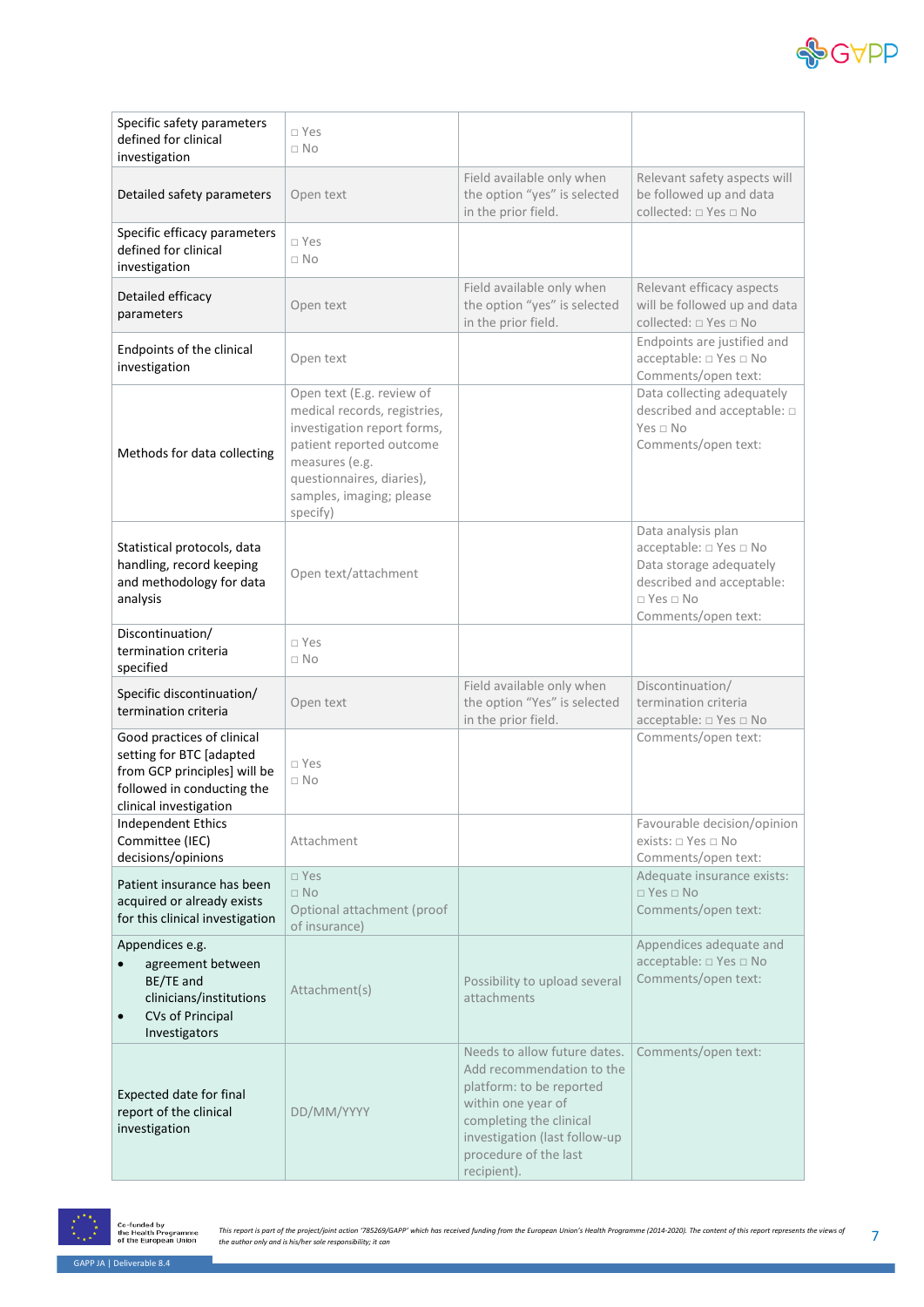

|                                |                      |                        | Clinical investigation results             |
|--------------------------------|----------------------|------------------------|--------------------------------------------|
| Clinical investigation results | Open text/Attachment | Can be submitted to CA | and conclusions are justified              |
| and conclusions                |                      | later                  | and acceptable: $\square$ Yes $\square$ No |
|                                |                      |                        | Comments/open text:                        |



This report is part of the project/joint action '785269/GAPP' which has received funding from the European Union's Health Programme (2014-2020). The content of this report represents the views of Gallection only and is his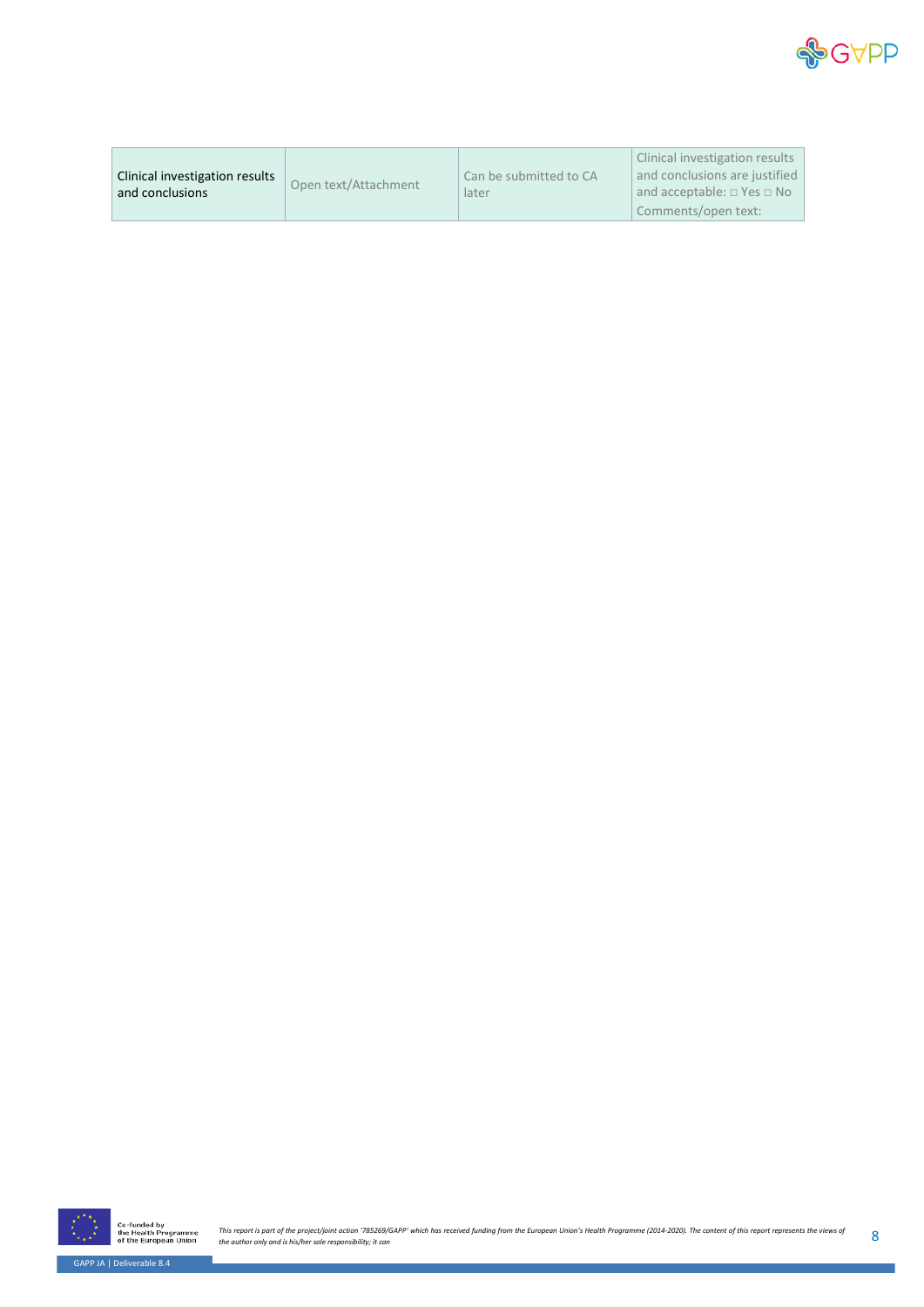

#### <span id="page-9-0"></span>5. Proposed structure of data